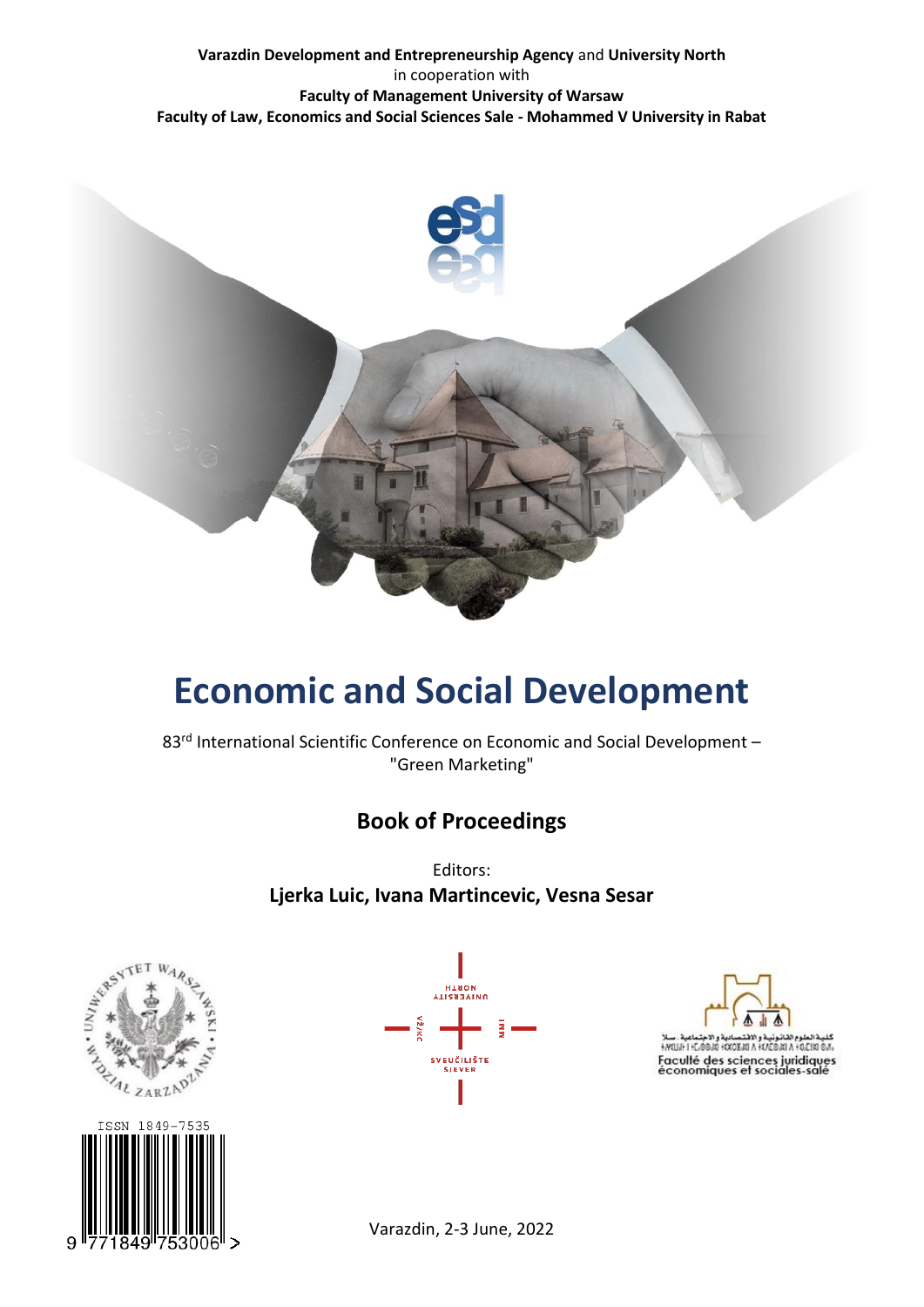## **Varazdin Development and Entrepreneurship Agency** and **University North** in cooperation with **Faculty of Management University of Warsaw Faculty of Law, Economics and Social Sciences Sale - Mohammed V University in Rabat**

Editors: **Ljerka Luic, University North, Croatia Ivana Martincevic, University North, Croatia Vesna Sesar, University North, Croatia**

# **Economic and Social Development**

83<sup>rd</sup> International Scientific Conference on Economic and Social Development – "Green Marketing"

**Book of Proceedings**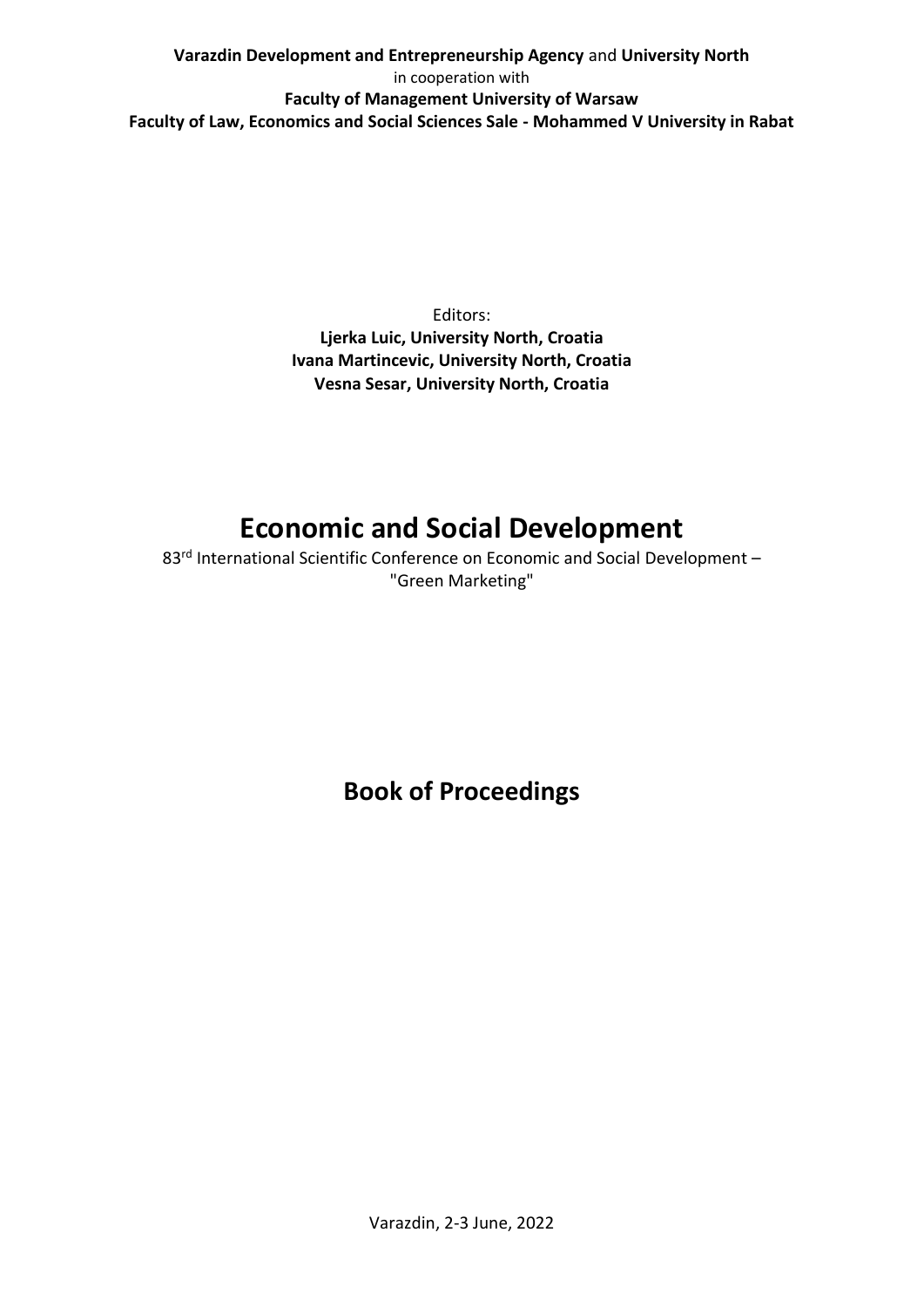**Title ■** Economic and Social Development (Book of Proceedings), 83<sup>rd</sup> International Scientific Conference on Economic and Social Development - "Green Marketing"

**Editors** ◼ Ljerka Luic, Ivana Martincevic, Vesna Sesar

**Scientific Committee / Programski Odbor** ◼ Marijan Cingula (President), University of Zagreb, Croatia; Sannur Aliyev, Azerbaijan State University of Economics, Azerbaijan; Ayuba A. Aminu, University of Maiduguri, Nigeria; Anona Armstrong, Victoria University, Australia; Gouri Sankar Bandyopadhyay, The University of Burdwan, Rajbati Bardhaman, India; Haimanti Banerji, Indian Institute of Technology, Kharagpur, India; Victor Beker, University of Buenos Aires, Argentina; Asmae Benthami, Mohammed V University, Morocco; Alla Bobyleva, The Lomonosov Moscow State University, Russia; Leonid K. Bobrov, State University of Economics and Management, Novosibirsk, Russia; Rado Bohinc, University of Ljubljana, Slovenia; Adnan Celik, Selcuk University, Konya, Turkey; Angelo Maia Cister, Federal University of Rio de Janeiro, Brasil; Mirela Cristea, University of Craiova, Romania; Taoufik Daghri, Mohammed V University, Morocco; Oguz Demir, Istanbul Commerce University, Turkey; T.S. Devaraja, University of Mysore, India; Onur Dogan, Dokuz Eylul University, Turkey; Darko Dukic, University of Osijek, Croatia; Gordana Dukic, University of Osijek, Croatia; Alba Dumi, Vlora University, Vlore, Albania; Galina Pavlovna Gagarinskaya, Samara State University, Russia; Mirjana Gligoric, Faculty of Economics - Belgrade University, Serbia; Maria Jose Angelico Goncalves, Porto Accounting and Business School - P.Porto, Portugal; Mehmet Emre Gorgulu, Afyon Kocatepe University, Turkey; Klodiana Gorica, University of Tirana, Albania; Aleksandra Grobelna, Gdynia Maritime University, Poland; Liudmila Guzikova, Peter the Great Saint-Petersburg Polytechnic University, Russia; Anica Hunjet, University North, Koprivnica, Croatia; Khalid Hammes, Mohammed V University, Morocco; Oxana Ivanova, Ulyanovsk State University, Ulyanovsk, Russia; Irena Jankovic, Faculty of Economics, Belgrade University, Serbia; Myrl Jones, Radford University, USA; Hacer Simay Karaalp, Pamukkale University, Turkey; Dafna Kariv, The College of Management Academic Studies, Rishon Le Zion, Israel; Hilal Yildirir Keser, Uludag University, Bursa, Turkey; Sophia Khalimova, Institute of Economics and Industrial Engineering of Siberian Branch of Russian Academy of Science, Novosibirsk, Russia; Marina Klacmer Calopa, University of Zagreb, Croatia; Igor Klopotan, Medjimursko Veleuciliste u Cakovcu, Croatia; Vladimir Kovsca, University of Zagreb, Croatia; Goran Kozina, University North, Koprivnica, Croatia; Dzenan Kulovic, Univeristy of Zenica, Bosnia and Herzegovina; Robert Lewis, Les Roches Gruyere University of Applied Sciences, Bulle, Switzerland; Ladislav Lukas, Univ. of West Bohemia, Faculty of Economics, Czech Republic; Mustapha Machrafi, Mohammed V University, Morocco; Joao Jose Lourenco Marques, University of Aveiro, Portugal; Pascal Marty, University of La Rochelle, France; Vaidotas Matutis, Vilnius University, Lithuania; Daniel Francois Meyer, North West University, South Africa; Marin Milkovic, University North, Koprivnica, Croatia; Abdelhamid Nechad, ENCGT- Abdelmalek Essaadi University, Morocco; Gratiela Georgiana Noja, West University of Timisoara, Romania; Zsuzsanna Novak, Corvinus University of Budapest, Hungary; Tomasz Ochinowski, University of Warsaw, Poland; Barbara Herceg Paksic, University of Osijek, Croatia; Vera Palea, Universita degli Studi di Torino, Italy; Dusko Pavlovic, Libertas International University, Zagreb, Croatia; Igor Pihir, University of Zagreb, Croatia; Dmitri Pletnev, Chelyabinsk State University, Russian Federation; Miroslaw Przygoda, University of Warsaw, Poland; Karlis Purmalis, University of Latvia, Latvia; Nicholas Recker, Metropolitan State University of Denver, USA; Kerry Redican, Virginia Tech, Blacksburg, USA; Humberto Ribeiro, University of Aveiro, Portugal; Robert Rybnicek, University of Graz, Austria; Elzbieta Szymanska, Bialystok University of Technology, Poland; Katarzyna Szymanska, The State Higher School of Vocational Education in Ciechanow, Poland; Ilaria Tutore, University of Naples Parthenope, Italy; Sandra Raquel Alves, Polytechnic of Leiria, Portugal; Joanna Stawska, University of Lodz, Poland; Ilko Vrankic, University of Zagreb, Croatia; Stanislaw Walukiewicz, Bialystok University of Technology, Poland; Thomas Will, Agnes Scott College, USA; Li Yongqiang, Victoria University, Australia; Peter Zabielskis, University of Macau, China; Silvija Zeman, Medjimursko Veleuciliste u Cakovcu, Croatia; Tao Zeng, Wilfrid Laurier University, Waterloo, Canada; Snezana Zivkovic, University of Nis, Serbia.

**Review Committee / Recenzentski Odbor** ◼ Marina Klacmer Calopa (President); Ana Aleksic; Sandra Raquel Alves; Ayuba Aminu; Mihovil Andjelinovic; Josip Arneric; Lidija Bagaric; Tomislav Bakovic; Sanja Blazevic; Leonid Bobrov; Ruzica Brecic; Anita Ceh Casni; Iryna Chernysh; Mirela Cristea; Oguz Demir; Stjepan Dvorski; Robert Fabac; Ivica Filipovic; Sinisa Franjic; Fran Galetic; Mirjana Gligoric; Tomislav Globan; Anita Goltnik Urnaut; Tomislav Herceg; Irena Jankovic; Emina Jerkovic; Dafna Kariv; Oliver Kesar; Hilal Yildirir Keser; Martina Dragija Kostic; Tatjana Kovac; Vladimir Kovsca; Angelo Maia Cister; Katarina Marosevic; Vaidotas Matutis; Marjana Merkac Skok; Daniel Francois Meyer; Natanya Meyer; Josip Mikulic; Ljubica Milanovic Glavan; Guenter Mueller; Ivana Nacinovic Braje; Zlatko Nedelko; Gratiela Georgiana Noja; Zsuzsanna Novak; Alka Obadic; Claudia Ogrean; Igor Pihir; Najla Podrug; Vojko Potocan; Dinko Primorac; Zeljka Primorac; Sanda Renko; Humberto Ribeiro; Vlasta Roska; Souhaila Said; Armando Javier Sanchez Diaz; Tomislav Sekur; Lorena Skuflic; Mirko Smoljic; Petar Soric; Mario Spremic; Matjaz Stor; Tomasz Studzieniecki; Lejla Tijanic; Daniel Tomic; Boris Tusek; Rebeka Daniela Vlahov; Ilko Vrankic; Thomas Will; Zoran Wittine; Tao Zeng; Grzegorz Zimon; Snezana Zivkovic; Berislav Zmuk.

**Organizing Committee / Organizacijski Odbor** ◼ Domagoj Cingula (President); Djani Bunja; Marina Klacmer Calopa; Spomenko Kesina; Erlino Koscak; Tomasz Ochinowski; Miroslaw Przygoda; Michael Stefulj; Tomasz Studzieniecki; Rebeka Danijela Vlahov; Sime Vucetic.

**Publishing Editor** ◼ Spomenko Kesina, Domagoj Cingula

**Publisher** ◼ **Design** ◼ **Print** ◼ Varazdin Development and Entrepreneurship Agency, Varazdin, Croatia / University North, Koprivnica, Croatia / Faculty of Management University of Warsaw, Warsaw, Poland / Faculty of Law, Economics and Social Sciences Sale - Mohammed V University in Rabat, Morocco

#### **Printing** ■ Online Edition

#### **ISSN 1849-7535**

The Book is open access and double-blind peer reviewed.

Our past Books are indexed and abstracted by ProQuest, EconBIZ, CPCI (Web of Science) and EconLit databases and available for download in a PDF format from the Economic and Social Development Conference website: http://www.esd-conference.com

**© 2022 Varazdin Development and Entrepreneurship Agency, Varazdin, Croatia; University North, Koprivnica, Croatia; Faculty of Management University of Warsaw, Warsaw, Poland; Faculty of Law, Economics and Social Sciences Sale - Mohammed V University in Rabat, Morocco.** All rights reserved. Authors are responsible for the linguistic and technical accuracy of their contributions. Authors keep their copyrights for further publishing.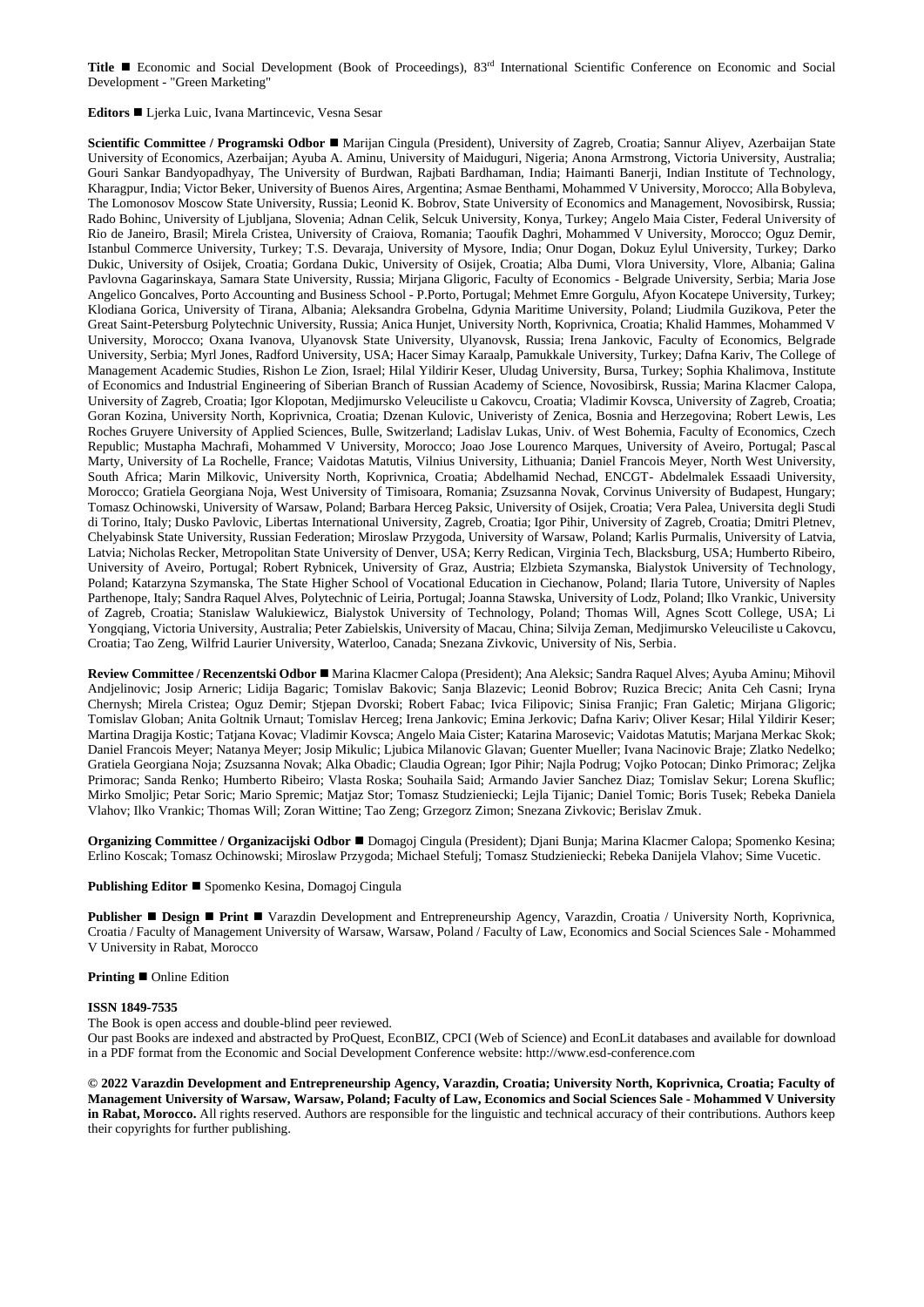# **CONTENTS**

| Josko Lozic, Katerina Fotova Cikovic, Damira Kecek                                                                                                                           |
|------------------------------------------------------------------------------------------------------------------------------------------------------------------------------|
| <b>ENTREPRENEURIAL ACTIVITIES OF UNIVERSITIES - CASE OF SLOVAKIA.11</b><br>Miroslav Sipikal                                                                                  |
| THE ACRONYM AS A BRAND NAME: WHY CHOOSE IT FOR THE NAMING OF<br>Arpad Ferenc Papp-Vary, Rita Lukacs                                                                          |
| INTERPERSONAL RELATIONS AND THE IMPORTANCE OF INTELLECTUAL<br><b>CAPITAL AS A COMPETITIVE ADVANTAGE OF THE ORGANIZATION 27</b><br>Anica Hunjet, Petra Ostojic, Sanja Mihelic |
| Vlatka Kordos, Valentina Golubovic, Ana Globocnik Zunac                                                                                                                      |
| INTERDEPENDENGCE OF STAKEHOLDERS IN A TOURIST DESTINATION<br>Dijana Vukovic, Irena Zavrl, Anica Hunjet                                                                       |
| Ismet Voka, Filipos Ruxho                                                                                                                                                    |
| HYDROGEN UTILISATION AS A KEY FACTOR FOR ACHIEVING ENERGY<br>Dalibor Pudic, Eraldo Banovac                                                                                   |
| EVIDENCE ON PRE-PANDEMIC OUTBOUND TOURISM DEMAND<br><b>Blanka Simundic</b>                                                                                                   |
| <b>IMPACT ASSESMENT OF DIGITAL SKILLS ON R&amp;D INVESTMENT  86</b><br>Neva Babic, Ljerka Luic, Ante Roncevic                                                                |
| Hrvoje Ajman, Josip Cvenic, Mateo Paulovic                                                                                                                                   |
| IMPLICATIONS OF DIGITAL WORK ON EMPLOYEE PRODUCTIVITY AND<br>Mia Haramija, Zeljka Fruk                                                                                       |
| THE ROLE OF PERSONAL DIGITAL COMPETITIVENESS IN THE DIGITAL                                                                                                                  |

**ECONOMY: ATTITUDES AND VALUES OF DOCTORAL (PHD) STUDENTS ..... 111** Darijo Klaric, Josip Mandic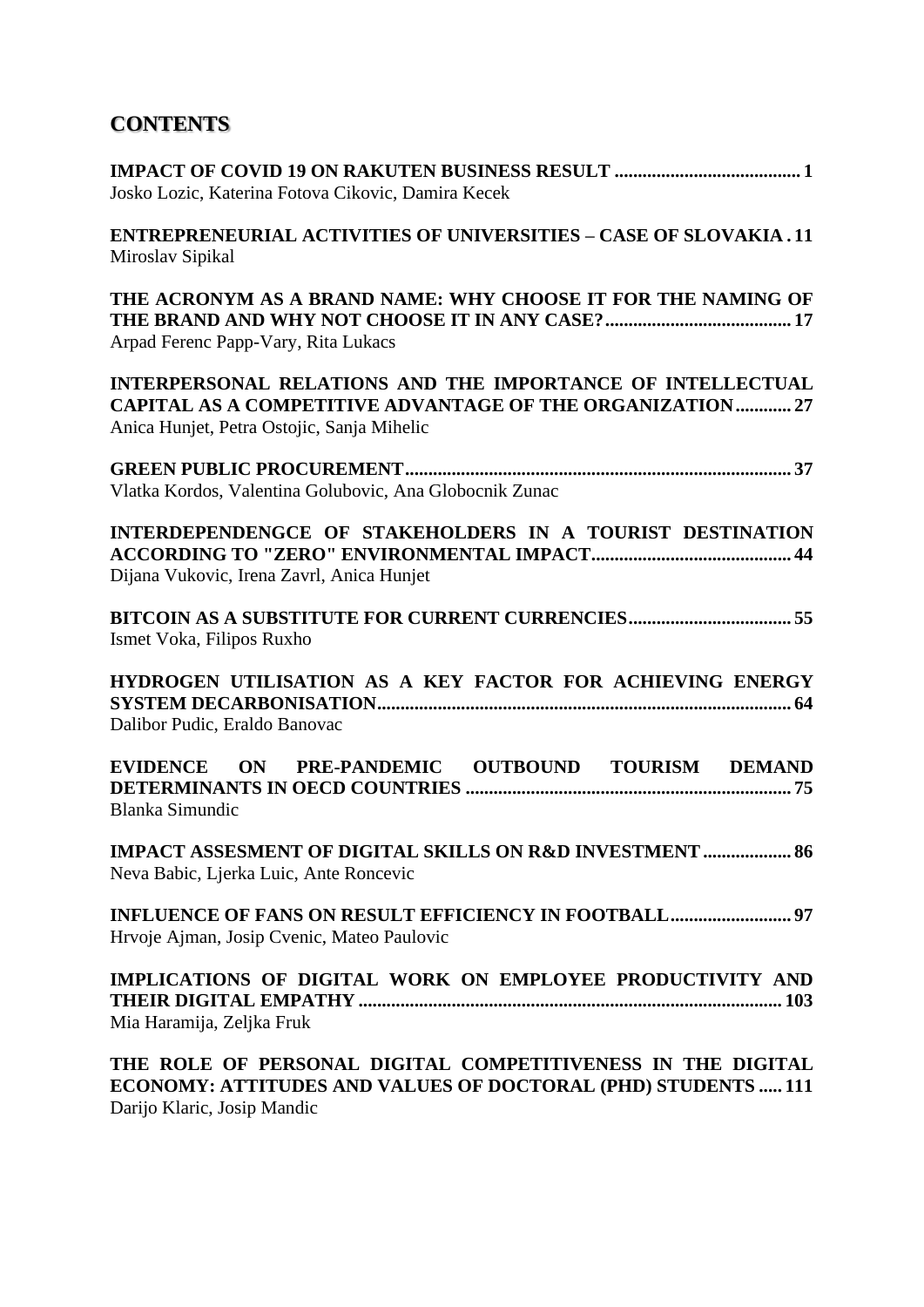**DIFFERENTIATION OF DIGITAL PUBLIC RELATION TOOLS ANALYSED FROM A DIGITAL LITERACY PERSPECTIVE........................................................................ 121** Manuela Pantaler

**THE IMPORTANCE OF HARMONIZATION OF EDUCATIONAL PROGRAMS IN DIGITAL TRANSFORMATION....................................................................................... 127** Kristina Milaj, Tea Stepan

**THE INFLUENCE OF CITY ADMINISTRATION'S RESPONSIVENESS TO CITIZENS ATTITUDES TOWARDS CITY DIGITAL COMMUNICATION............ 137** Lovro Lukavecki, Maja Hresc

**NETIQUETTE AND DIGITAL EMPATHY IN THE CONTEXT OF APPLYING CROSS-CURRICULAR TOPICS IN THE CONTEMPORARY EDUCATION.......... 146** Marta Novak

**SYNERGISTIC EFFECT OF BUSINESS SYNTHESIS AND INFORMAL EDUCATION ON THE DEVELOPMENT OF REGIONAL DIGITAL ECONOMY. 154** Jurica Mustac

**A STEP CLOSER TO UNDERSTANDING RESEARCH TRENDS IN THE FIELD OF DIGITAL INCLUSION OF PERSONS WITH DISABILITIES IN HIGHER EDUCATION: A SYSTEMATIC LITERATURE REVIEW.......................................... 164** Ljerka Luic, Maja Popovic

**CAUSAL RELATIONSHIP BETWEEN DIGITAL INTELLIGENCE QUOTIENT AND THE DIGITAL ECONOMY AND SOCIETY INDEX .................................................... 171** Marija Dusevic

**EDUCATION LEVEL EFFECT OF URBAN DIGITAL IMMIGRANTS TOWARDS THE LEVEL OF THEIR DIGITAL LITERACY............................................................ 179** Domagoj Topic, Marko Antic, Josipa Brkic

| RESEARCH AND CRITICAL EVALUATION IN THE DIGITAL EDUCATIONAL |  |
|-------------------------------------------------------------|--|
|                                                             |  |
| Manuela Koseto Nadinic, Sandra Maletic                      |  |

| THE IMPACT OF DIGITAL LITERACY ON THE CYBER SECURITY OF DIGITAL |  |
|-----------------------------------------------------------------|--|
|                                                                 |  |
| Eva Bach                                                        |  |

**DIGITAL COMMUNICATION AND DIGITAL COMPETENCIES - PREREQUISITES FOR BUILDING THE ORGANIZATION'S DIGITAL IDENTITY............................. 205** Mateja Fras Venus

| PERSONAL CYBER SECURITY MANAGEMENT: BASED ON THE EXAMPLE OF |  |
|-------------------------------------------------------------|--|
|                                                             |  |
| Drazenka Svelec-Juricic, Matilda Bulic                      |  |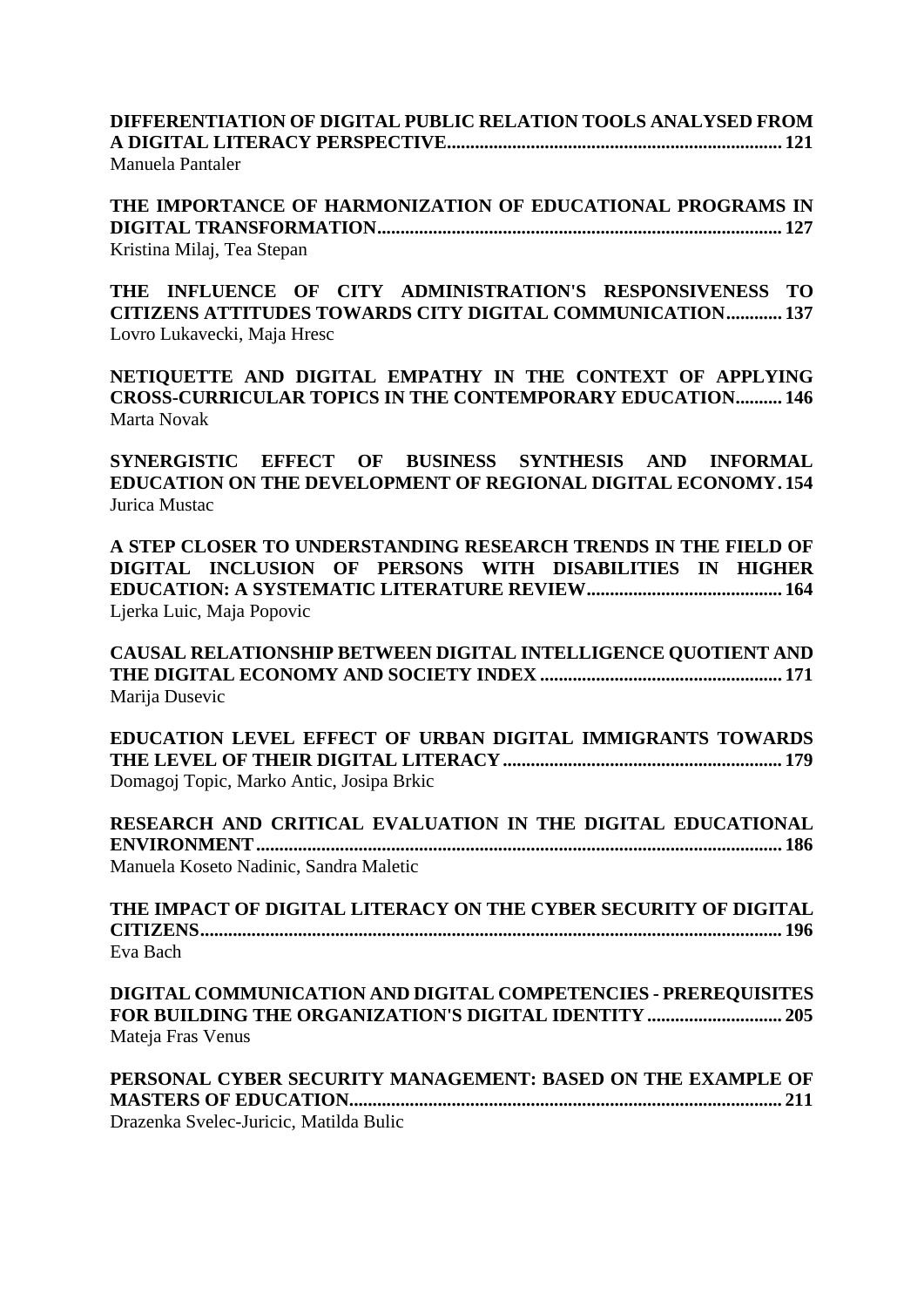## **IMPACT OF COVID 19 ON RAKUTEN BUSINESS RESULT**

**Josko Lozic** *University North, Croatia jlozic@unin.hr*

#### **Katerina Fotova Cikovic**

*University North, Croatia kcikovic@unin.hr*

#### **Damira Kecek**

*University North, Croatia dkecek@unin.hr*

#### *ABSTRACT*

*Purpose - the aim of this paper is to analyse the business efficiency of the Rakuten platform at the beginning and during the Covid 19 crisis. Methodology / Design - research and analysis are based on secondary research published in Annual Report Corporation as well as in other relevant scientific sources. The research is divided into three basic parts that can be individually compared with the results of research on other platforms in the pandemic period. The results - the results of the research proved the strong impact of the Covid 19 pandemic on the overall business result. The analysis of financial items, as a quantitative part of the research, needs to be compared with the results that the platform achieves in the development of business activities in order to obtain a complete picture of the business. Conclusion - the platform has achieved negative financial results in the last two years, but the number of users is still growing, which leaves room for financial recovery. In addition, the platform develops new technologies and business models from which it expects revenue in the future. Keywords: hybrid platform, multi-sided platform, online retail, platform economy, Rakuten*

#### **1. INTRODUCTION**

Rakuten was founded in 1997, as an online store. Very soon after its founding, the Rakuten Ichiba electronic platform took over the market leadership from its competitors. The company levered the Japanese hospitality to build a reliable corporate culture and shaped an outstanding service that focuses on encouraging long-term relationships between merchants and customers (Willenborg 2016). Rakuten Ichiba platform in Japan is a market leader in several different digital service sectors from banking to travel thus making it one of the most innovative companies in the world: it was mentioned, for example, by Forbes as one of the world's most innovative companies in 2013 (Hänninen, Smedlund 2019). The platform diversified the business model and took advantage of the effects of digital business transformation (Lozić 2019). Tokyo-based Rakuten so dominates the e-commerce market in its home country that it's often called the Amazon of Japan. If it's not well-known in some other parts of the world, that's about to change (Helft 2017). Rakuten Group is a B-to-C platform, similar to Amazon, operating mainly in Japan but currently expanding. It offers a similar combination of retail and entertainment, while also creating online malls where sellers can create virtual shopfronts to attract customers. It is, however, a pure multi-sided platform, offering no own goods or logistics (Strategic direction 2018). The business model of the platform is organized as a classic platform economy (Parker et.al. 2016; Moazed, Johnson 2016) which uses the effects of the zero marginal cost model (Rifkin 2015). The business model is a combination of several different models of service commodification that are immanent to postmodern society (Lozić et.al. 2019).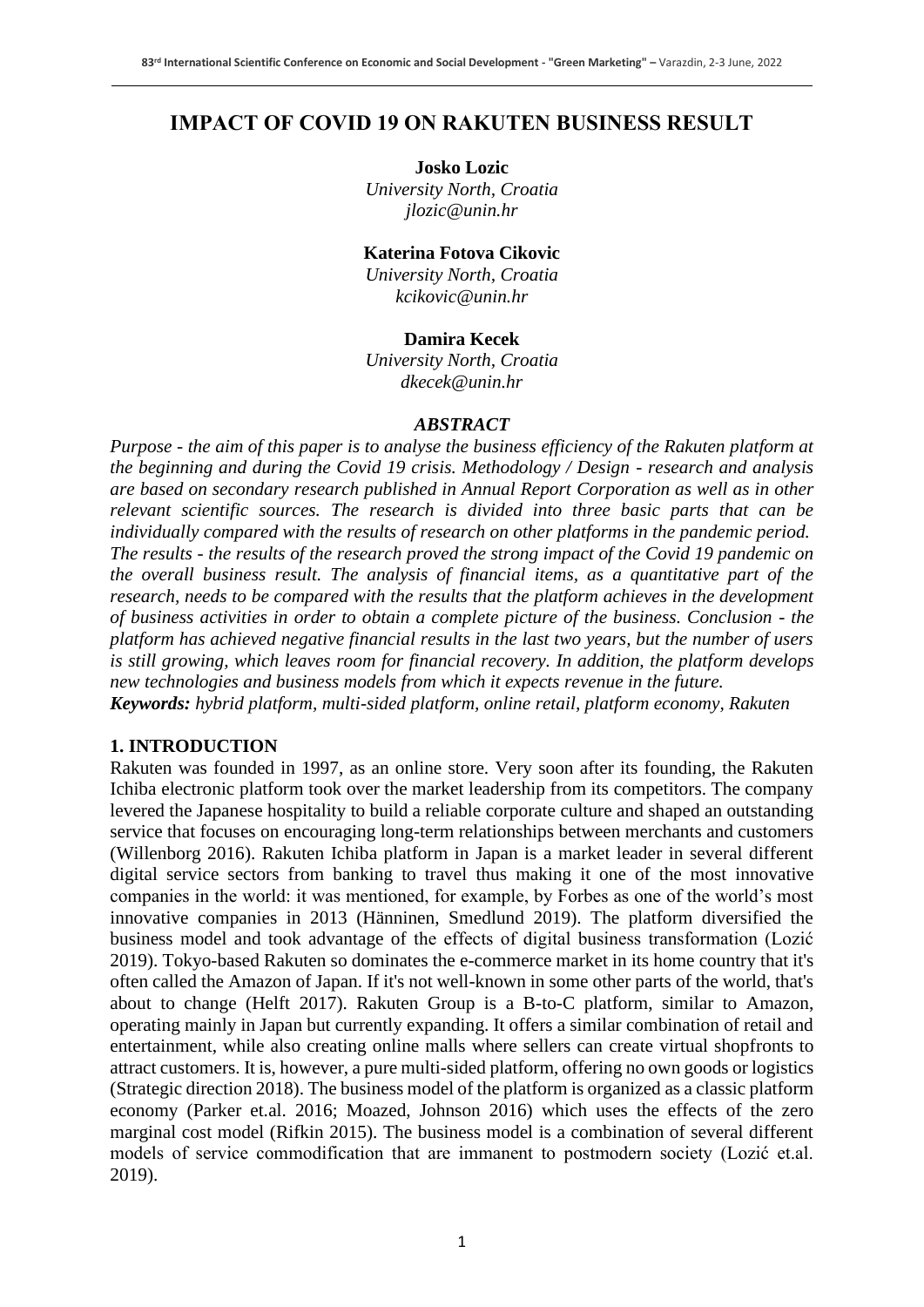The strategy of the platform is based on a combination of vendor creativity and technological algorithm, on the one hand, and the development of logistics and other forms of business activities, on the other hand. In this context, we can talk about a hybrid model of platform development and management. Rakuten is, besides Amazon, today's most diversified ecommerce company worldwide with businesses ranging from marketplaces, to accompanied internet services, online advertising, media content, in-house media devices, shipping and logistics, and payment and financing services (Schiliro 2013). As we approach our 25th anniversary, we have expanded our ecosystem beyond e-commerce to include a diverse portfolio of businesses centred on fintech and mobile (Annual Report 2020). In addition to Rakuten Ichiba, online shopping as the oldest business segment, the platform develops business in the segment of auctions, online golf booking, online travel booking, book sales, etc. The platform develops a special business segment within the financial sector by providing online banking, financing and credit card services. A modern system of contactless payment and payment by smartphones has been developed. The platform provides the services of Internet providers as well as broadband services, and has a special sector of sports business. The paper will investigate and analyse the impact of the Covid 19 pandemic on the platform's operations. The results of the research can serve as a comparison with other organizations in the platform economy model.

#### **2. LITERATURE REVIEW**

Rakuten started with its core business, an online shopping mall called Rakuten Ichiba, selling everything from consumer electronics and computers to fashion, home furnishings, sporting goods, etc. In Japan alone, more than 60 % of its population uses the marketplace accounting for an almost 30 % share of the overall 28.2 billion  $\epsilon$  e-commerce market in Japan (Willenborg 2016). Rakuten's vision is focused on disruptive innovation, reliance on knowledge, creativity and passion from around the world to meet ambitious goals and help build communities where people can follow their dreams and live in happiness (Annual Report 2020). With a different approach than its competitors, Rakuten Ichiba banks on a new strategy that uses a business-tobusiness-to-customer (B2B2C) model. The B2B2C model is a shop-based marketing place, focusing on the exchange between buyers and sellers rather than on being a shop or a collection of shops (Willenborg 2016). It also has a loyalty scheme, which rewards those who shop there with any purchases made across its ecosystem. It earns profit from membership fees and commission, as well as the sale of data, digital marketing, and sales consultancy services (Strategic direction). Rakuten concept is based on making connections between people based on areas of interest, which means that individuals as well as merchants can become curators, influential to other interested parties (Thau 2014). According to the organizational model, Rakuten is a multi-sided platform which makes it much less capital intensive, easier to scale, and more profitable than traditional retail. Uniquely, the new style of multi-sided platform retailers is able to focus entirely on creating lock-in of customers, leaving the suppliers using their platform to focus on the transactions of goods (Strategic direction). In the ten years since 2000, the corporation has made more than twenty strategic acquisitions. The M&A activities were accompanied with providing corporate venture capital to new acquired companies. This can be seen as a hybrid model between a Silicon Valley business cluster and a Japanese "keiretsu" system (Walter, Zhang 2012). Strategic takeovers and business diversification had a negative impact on the corporation's operations at the beginning of the crisis, but regular customers retained all the rights they had acquired in previous periods (Coldevey 2020). While both Rakuten Group and Amazon.com maintain tight control over their suppliers (banning those that do not conform to their quality criteria), they offer great freedom to those that wish to use their platform to sell quality good (Strategic direction). Our research found that the three leading platform marketplaces differ fundamentally in their business models.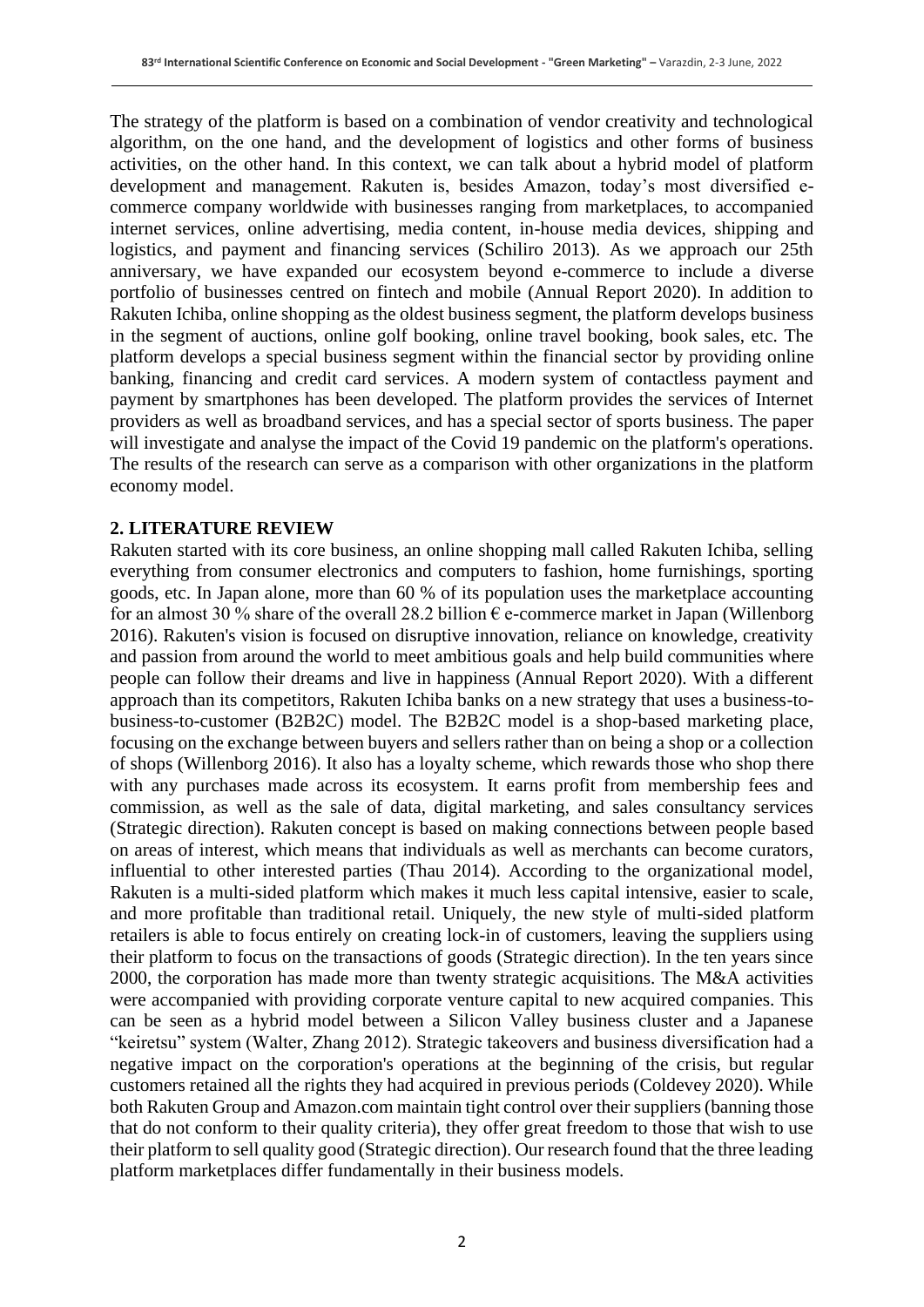The platforms from Alibaba and Rakuten are comprised of independent sellers, whereas Amazon combines sales from independent suppliers with its own inventory (Hänninen, Smedlund 2019). The value proposition of Rakuten Group is based on offering shopping as an entertainment, with its platform serving as a virtual shopping mall allowing suppliers to create their own storefront like in a physical mall. Rakuten is a pure platform, without vertical integration and in-house supply chain processes (Hänninen et.al. 2017). Rakuten.com is pretty much the best online shopping cashback website out there (Taylor 2022). On Rakuten, savings of up to 15% can be achieved by returning money after purchase (Rosen 2021). Over 90% of members use the benefits of collecting points, and the platform ranks first in Japan in terms of customer satisfaction with this type of reward (Annual Report). We recently introduced a new feature called Personalized Rewards that allows our merchants to pair their customer data with our first-party data to create targeted, hyper-personalized Cash Back offers. The affiliate marketing expertise of our sister company, Rakuten Advertising, makes this experience frictionless for both the consumer and our partners (Yu 2021). Rakuten Group offers over 70 services in Japan, and its mobile carrier business is a subscription service based on monthly fees that also generates high contact frequency with its users (Annual Report 2020). Rakuten TV has launched twenty-one new television channels in Spain, Italy and France (Sutton 2021). Rakuten TV is the first on demand and streaming platform in Europe combining TVOD, SVOD, AVOD and FAST services (Dziadul 2021). Data mining method also can be used to improve the accuracy. The result of this research acts as initial research for future large application development which is able to mine all Indonesia e-commerce site like google shopping (Simanjuntak et.al. 2015). Rakuten Ichiba is "based on the concept of not having internet savvy people run the business, but creating a platform that enables ordinary people skilled in retail to open their own online shop" This highly profitable business model focuses on a shop-centric rather than product-centric satisfying both consumers and merchants equally (Willenborg 2016). In April 2021, the name of the corporation was changed to Rakuten Group. There are two fundamental reasons for this. The first reason was business differentiation and procurement decentralization, and the second reason was the expansion of the ecosystem into the environment and the association with new companies (Annual Report 2020).

### **3. METHODOLGY AND RESEARCH QUESTIONS**

The paper will use the Rakuten Corporate Report 2020 as the official report of the corporation on business results. In addition to the Annual Report, other scientific sources that are relevant to the research of the topic in the paper will be used. The analysis is based on the financial analysis of selected items from the profit and loss account as well as on the statistical analysis of the trend and the ANOVA model.

Research and analysis focuses on two fundamental research issues:

- Q1 How the Covid 19 crisis is affecting the financial result of the platform.
- Q2 How the Covid 19 crisis is affecting the trend in the number of members on the platform.

The first research question is aimed at analysing the impact of the Covid 19 pandemic on the platform's overall business results. The overall business of the platform will be analysed on the basis of selected financial items, but also as an overall trend in the number of users and technological development of the platform. The second research question is aimed at analysing the trend of the number of users in the context of financial performance, but also expectations of the trend of revenue and profit of the platform in the future. The results and commentary of the research are presented in the Conclusion chapter.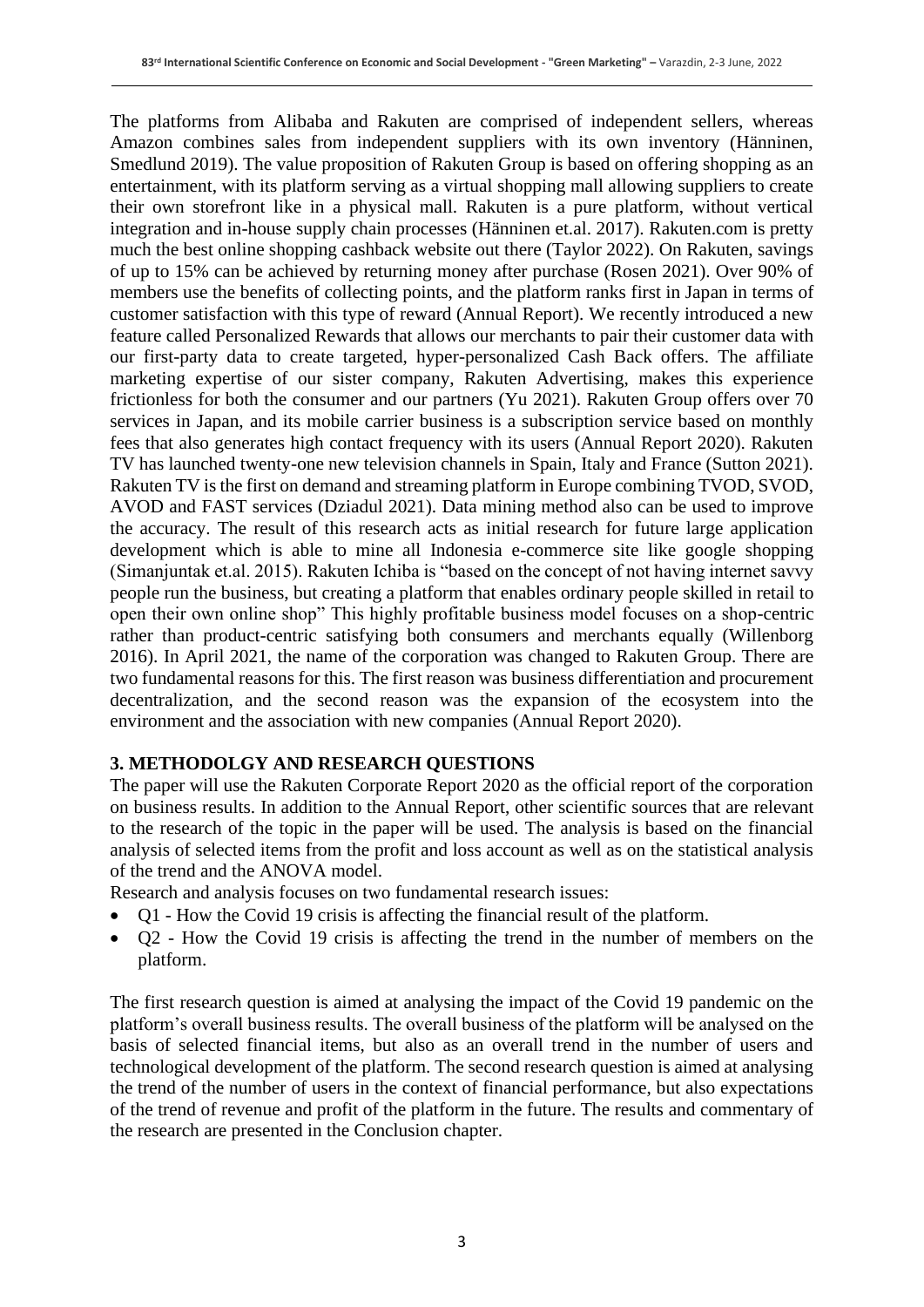### **4. BUSINESS ANALYSIS**

The Rakuten platform is organized as a hybrid model of the platform economy. It generates revenue from interactions in B2B and B2C models, as well as other service commodity models. As with other hybrid ecosystems in the platform model, services from Big-data processing, subscriptions to various services, services and the like are monetized. Most strikingly, it is the use of Big Data and technology solutions such as data analytics and cloud computing/storage that is making these new retail giants so powerful. It is through the accumulation and control of consumer data that they are able to control and profit from the markets within which they function (Strategic direction 2018). Research and analysis are divided into three basic segments. In the first part, the selected financial parameters from the profit and loss account will be analysed. The research includes financial analysis and interpretation of results and analysis by regression model of trends in order to determine the average values and trends in the analysed period. In the second part of the research, the trend of platform members is analysed. Statistical models of data processing as well as regression analysis are used in the analysis. In the third part, the ANOVA model will be used to determine the statistical significance and the significance of the correlation of the selected analysed variables.

#### **4.1. Financial analysis**

The analysis of the financial operations of the corporation covers a five-year period, i.e. the period from 2016 to 2020. In the analysed period, the corporation's revenues grew by 90.2%, from \$ 7.193 billion to \$ 13.682 billion. In the same period, cost revenue increased by 138.2%, which is above the increase in revenue. In the last two analysed periods, the cost of revenue was higher than total revenue. Gross profit decreased continuously in the analysed period and fell from 13.3% to 6.7%. Gross profit has been negative in the last two analysed periods. The increase in the cost of revenue above the increase in revenue indicates the strong impact of Covid 19 on the platform's operations as well as the overall financial result.

|                     | 2016      | 2017      | 2018       | 2019       | 2020         |
|---------------------|-----------|-----------|------------|------------|--------------|
| Revenue             | 7.193.627 | 8.405.818 | 10.023.470 | 11.628.170 | 13.682.060   |
| Cost of revenue     | 6.233.901 | 7.454.195 | 9.352.553  | 11.655.500 | 14.848.520   |
| <b>Gross Profit</b> | 959.726   | 951.623   | 670.917    | $-27.330$  | $-1.166.460$ |
| $\%$                | 13,3%     | 11,3%     | 6,7%       |            |              |
| Operating income    | 717.388   | 1.329.161 | 1.550.869  | 669.250    | $-882.180$   |
| Net income          | 349.554   | 984.207   | 1.294.766  | $-293.370$ | $-1.073.471$ |
| EBIT %              | 10,0%     | 15,8%     | 15,5%      | 5,8%       |              |
|                     |           |           |            |            |              |

*Table 1: Selected financial items (000; \$)*

*Source: own illustration*

Operating income and net income grew in the first three analysed periods, and then began to fall sharply. At the beginning of the crisis, Covid 19 operating income fell by 56.8% compared to 2018. At the end of the analysed period, operating income was negative. Operating income grew from 10% to more than 15%, before falling to 5.8%, i.e. a negative result. Net income was similar, but at the beginning of the crisis Covid 19 was negative, and the following year the loss increased by 265.9%. The results of the research are shown in Table 1. Due to poor business results, the platform closed its online store in the USA. Rakuten bought Buy.com for \$250 million back in 2010 in an attempt to expand its retail business out of its stronghold of Japan. Unfortunately, the evolving market, aggressive growth (and targeting of rivals) at Amazon and, likely, the choice to rebrand the once well-known site under the Rakuten name all led to declining business (Coldevey 2020). The Rakuten mobile network made \$ 1.02 billion in losses in the first year of the Covid 19 crisis (Kapko 2022).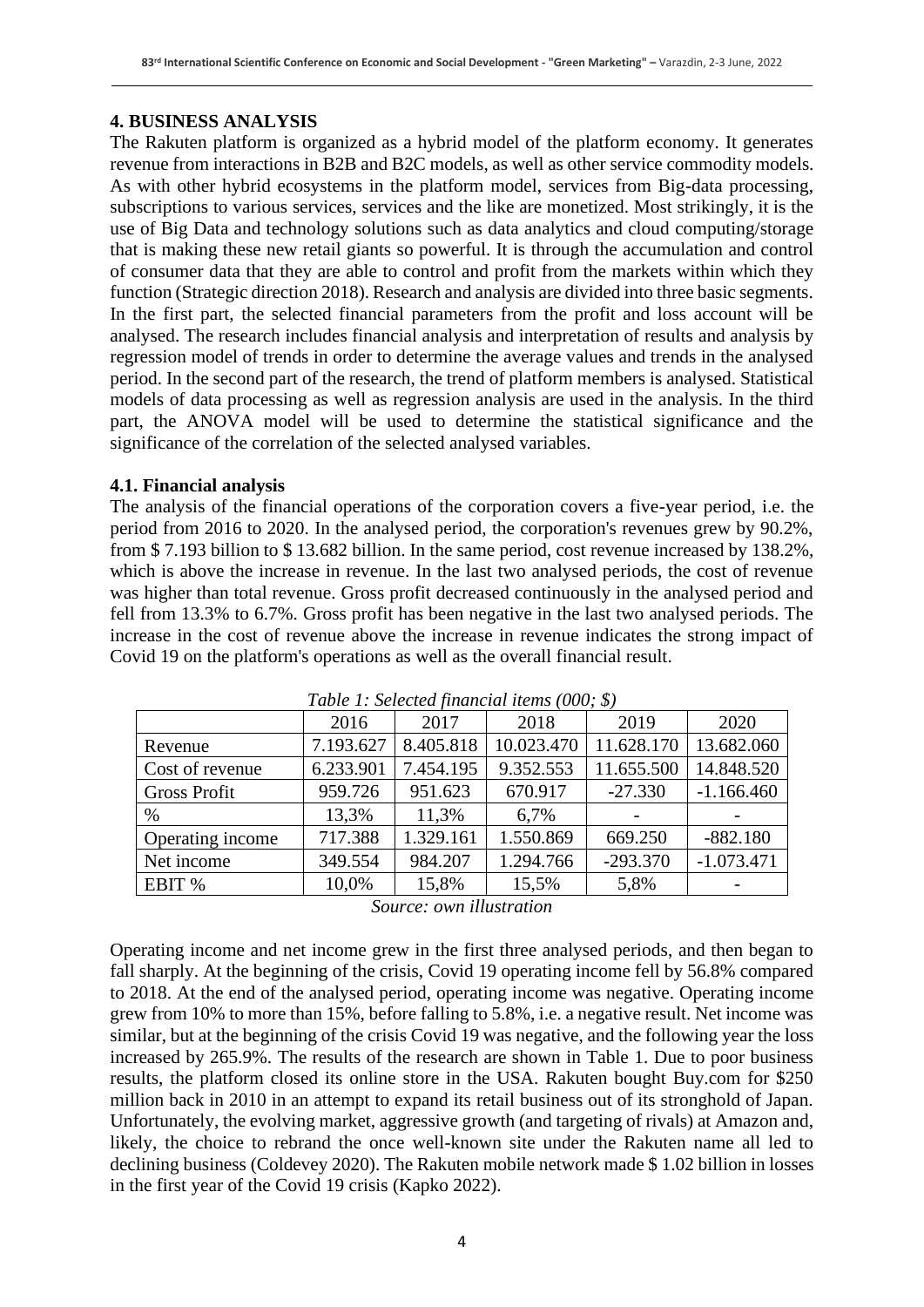

#### *Table 2: Regression analysis*

*Source: own illustration*

Revenue growth is explained by the linear regression equation  $y = 2E + 06x + 7E + 06$ . The average annual revenue growth was 19.63%, with a coefficient of determination  $R^2 = 0.992$ . The cost of revenue trend is explained by the linear regression equation  $y = 2E + 06x + 6E +$ 06. The average annual increase in Cost of revenue was 20.18%, which was higher than the average trend of revenue growth. The operating income trend is explained by the regression equation y =  $-387838x2 + 1E + 06x + 673031$ , with the coefficient of determination R<sup>2</sup> = 0.9927. Operating income was the highest in 2018, amounting to 15.5% of total revenue. The net income trend is explained by the regression equation  $y = -337729x^2 + 938552x + 401605$ , with the coefficient of determination  $R^2 = 0.8942$ . The results of the research are shown in Table 2. The research confirmed the strong impact of the pandemic on the financial result of the platform. In addition, the platform began developing its own mobile telephony as well as the 5G network, which further impacted the financial result.

#### **4.2. Number of user's analysis**

The number of members of the Rakuten platform has been continuously growing in the analysed period. From 2014 to 2020, the number of members increased from 70.3 million to 119.8 million or 70.4%. Comparing with the selected financial period, from 2016 to 2020, the number of members increased by 36.9%. In the same period, revenues increased almost three times more than the increase in the number of members, which indicates increased consumption of existing members. The increase in the number of members is digressive and was the largest in the first analysed period, and the smallest in the last analysed period. At the beginning of the Covid 19 crisis, the trend in the number of members changed from digressive to progressive growth, after which the trend became digressive again. Digressive growth indicates the saturation of the number of members on the platform. The trend in the number of members is shown in Table 3.

*Table following on the next page*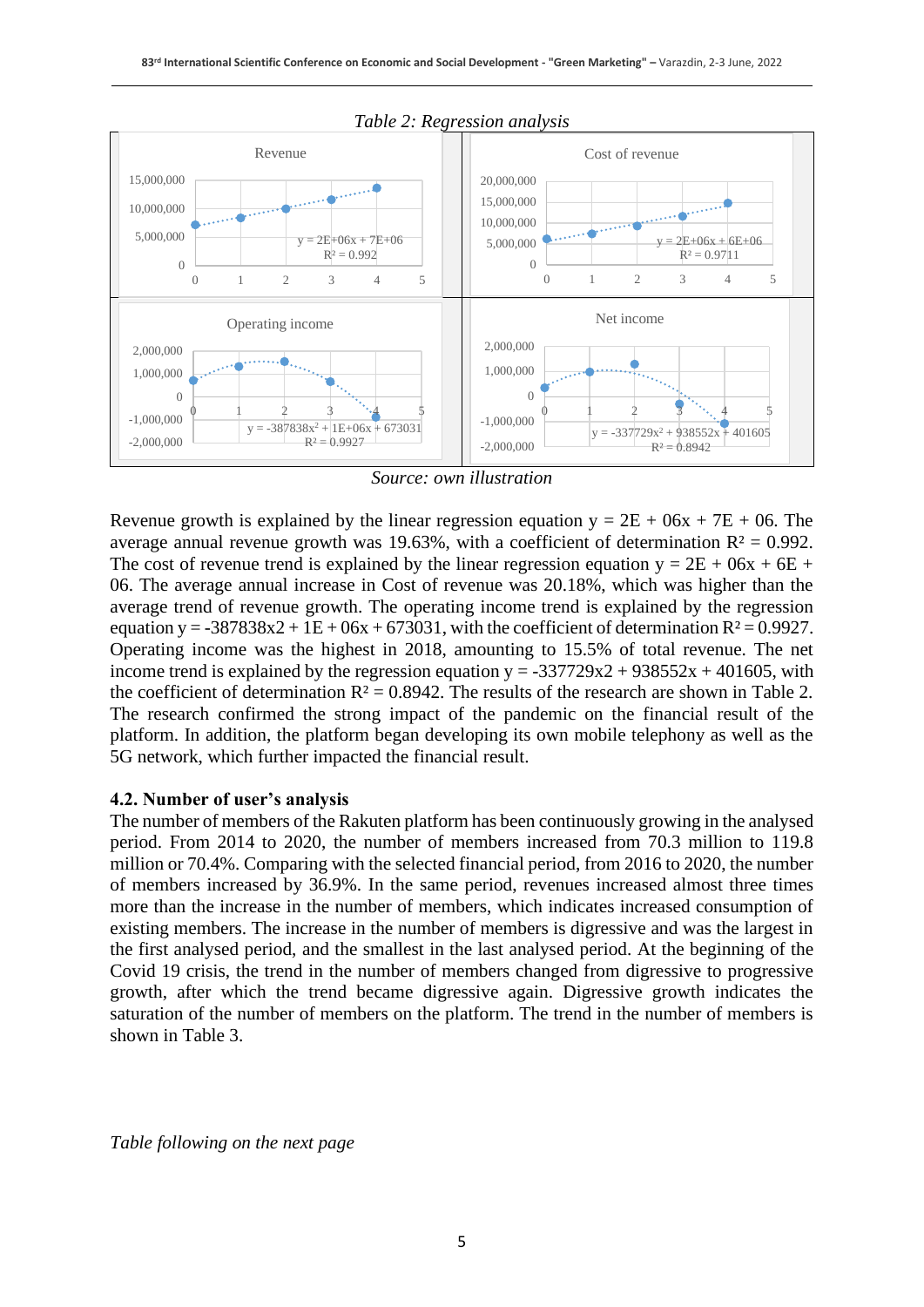| 2014 | 70,3  | %     |
|------|-------|-------|
| 2015 | 78,8  | 12,1% |
| 2016 | 87,5  | 11,0% |
| 2017 | 95,2  | 8,8%  |
| 2018 | 102,6 | 7,8%  |
| 2019 | 111,4 | 8,6%  |
| 2020 | 119,8 | 7,5%  |

*Table 3: Number of Rakuten members (mill.)*

*Source: own illustration (www.statista.com)*

The trend of growth in the number of users over a period of seven years is explained by the linear regression equation  $y = 8.1714x + 70.571$ , with a coefficient of determination  $R^2 =$ 0.9995. The average annual increase in the number of members was 8.59%. In the analysed five-year period, comparable to the financial analysis of operations, the average annual increase in the number of members was 7.82%. The growth trend is digressive and lower by 12% than the growth of total revenues. The management of the platform relied on the loyalty of the members and their acceptance of the new mobile network that will be launched by the platform. In 2019, there were already 100 million members in Japan, and the platform expected the development of a mobile network within the ecosystem due to various forms of rewards developed by the platform in other sectors (Simms 2019).

#### **4.3. ANOVA analysis**

The platform achieves revenue growth and membership growth, but has a negative financial result. Growth in revenue and membership is no longer sufficient to cover operating costs. The development strategy is changing from an online sales platform to a hybrid form of the platform and an ecosystem development platform. Strategic acquisitions have shaped an ecosystem that is currently seen as the most diverse and encounters people in many everyday life situations. A constant focus on global expansion and untapped business and niche segments contributes to its overall success (Willenborg 2016). The development of the hybrid model increases demand and affects the growth of revenue outside the core business or online retail. The ANOVA model tested the impact of member growth on the platform's total revenue. A strong correlation was found between revenue growth and the number of members, i.e. Multiple  $R = 0.99756$ . The coefficient of determination or Adjusted R Square is 0.99375 (for arrays less than 30 frequencies), and Standard Error 203308.44. The results of the Significance F analysis indicate a large impact of the independent variable on total revenue, i.e. the P-value of the member's variable is 0.000136, at a significance level of 0.05, which means that the independent variable Members significantly affects the trend of total revenue. The ANOVA model also tested the impact of the trend in the number of members on the net profit of the platform. The results of the analysis showed a weak correlation between the trend in the number of users and net profit, i.e. Multiple  $R = 0.70256$ . The coefficient of determination Adjusted R Square = 0.32437 is not sufficient for accurate interpretation of the results, which indicates a large deviation from the mean regression values. Significance  $F = 0.18580$ , which indicates that there is no variable that significantly affects net profit, i.e. the value of P-value for the independent variable Members was 0.18580, at the level of significance of 0.05, which means that it does not significantly affect independent variable.

*Table following on the next page*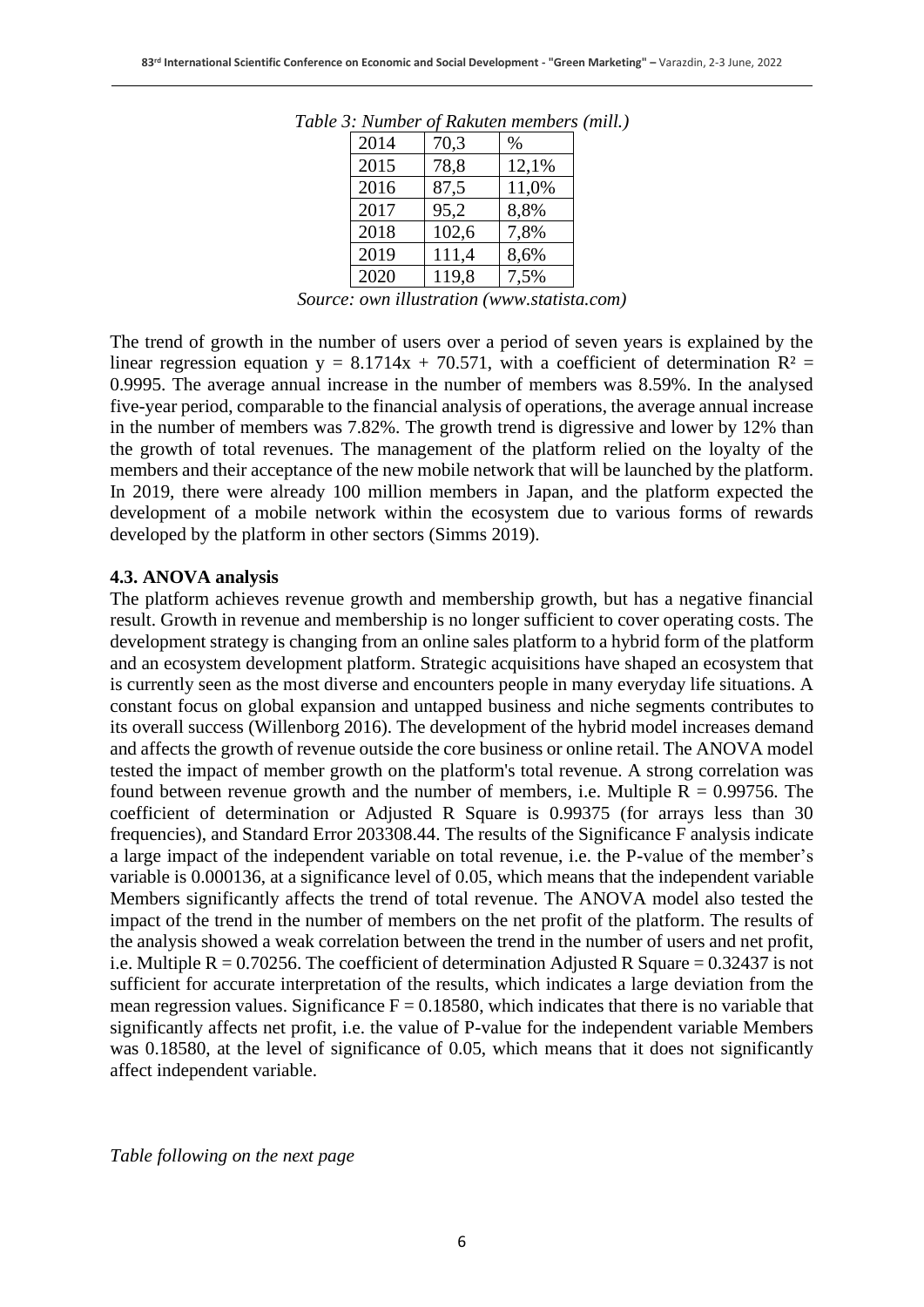| <b>SUMMARY OUTPUT</b>        |               |                       |              |           |                |             |              |                    |
|------------------------------|---------------|-----------------------|--------------|-----------|----------------|-------------|--------------|--------------------|
|                              |               |                       |              |           |                |             |              |                    |
| <b>Regression Statistics</b> |               |                       |              |           |                |             |              |                    |
| Multiple R                   | 0,99765333    |                       |              |           |                |             |              |                    |
| R Square                     | 0,99531216    |                       |              |           |                |             |              |                    |
| <b>Adjusted R Square</b>     | 0,99374955    |                       |              |           |                |             |              |                    |
| <b>Standard Error</b>        | 203308,444    |                       |              |           |                |             |              |                    |
| Observations                 | 5             |                       |              |           |                |             |              |                    |
| <b>ANOVA</b>                 |               |                       |              |           |                |             |              |                    |
|                              | df            | SS                    | <b>MS</b>    | F         | Significance F |             |              |                    |
| Regression                   |               | 2,6328E+13            | $2,6328E+13$ | 636,9536  | 0.000136414    |             |              |                    |
| Residual                     | 3             | $1.24003E+11$         | 41334323577  |           |                |             |              |                    |
| Total                        | 4             | $2,6452E+13$          |              |           |                |             |              |                    |
|                              | Coefficients  | <b>Standard Error</b> | t Stat       | $P-value$ | Lower 95%      | Upper 95%   | Lower 95,0%  | <b>Upper 95,0%</b> |
| Intercept                    | $-10545963,2$ | 826501,4923           | -12,7597631  | 0,001039  | -13176259,83   | -7915666,59 | -13176259,83 | -7915666.59        |
| Members                      | 200702,732    | 7952,42159            | 25,23793912  | 0,000136  | 175394,5772    | 226010,8867 | 175394,5772  | 226010,8867        |

#### *Table 4: Regression analysis*

#### *Source: own illustration*

The results of the analysis with the ANOVA model prove a significant correlation between the increase in the number of users and the increase in total revenues. Also, the results of the analysis show a weak correlation between the trend of the number of users and net profit, i.e. the increase in the number of users does not significantly affect net profit. The growth in the number of users is digressive, and revenues during the crisis grew at a lower rate than the growth before the crisis. The platform invested in the diversification of activities, which resulted in an increase in costs that could not be offset by an increase in the number of users, i.e. the growth in the number of users did not affect the proportional growth of total revenues.

#### **5. CONCLUSION**

The results of the research proved that the crisis related to the Covid 19 pandemic significantly affected the overall financial result of the platform. Total revenues grew, but gross profit was negative already in the first year of the Covid 19 pandemic. The basic results of the research are contained in five points:

- Cost of revenue grew faster than revenue, and gross profit was negative.
- The Covid 19 global pandemic has significantly affected operating and net income platforms.
- In the analysed period, the revenues of the platform increased almost three times more than the number of members.
- At the beginning of the crisis, the growth trend of the number of members changed. The beginning of the crisis had a positive effect on the growth of the number of members, but the following year this growth returned to the standard model.
- Testing using the ANOVA method proves significant significance of the model, i.e. the increase in the number of members significantly affects the platform's revenues.

In the context of the first research question, it can be concluded that the crisis had a significant impact on the overall financial results. Total revenues grew steadily, but total costs grew faster than total revenues. Net profit was negative in the last two analysed periods and increased significantly in the last period. Total revenues grew by an average of 19.63% per year, but the cost of revenue grew by an average of 20.18%. Diversification of operations and alimony of income from hybrid forms of business was not enough to amortize the operating costs associated with the Covid 19 crisis. Business losses increased after Rakuten started introducing a new mobile network.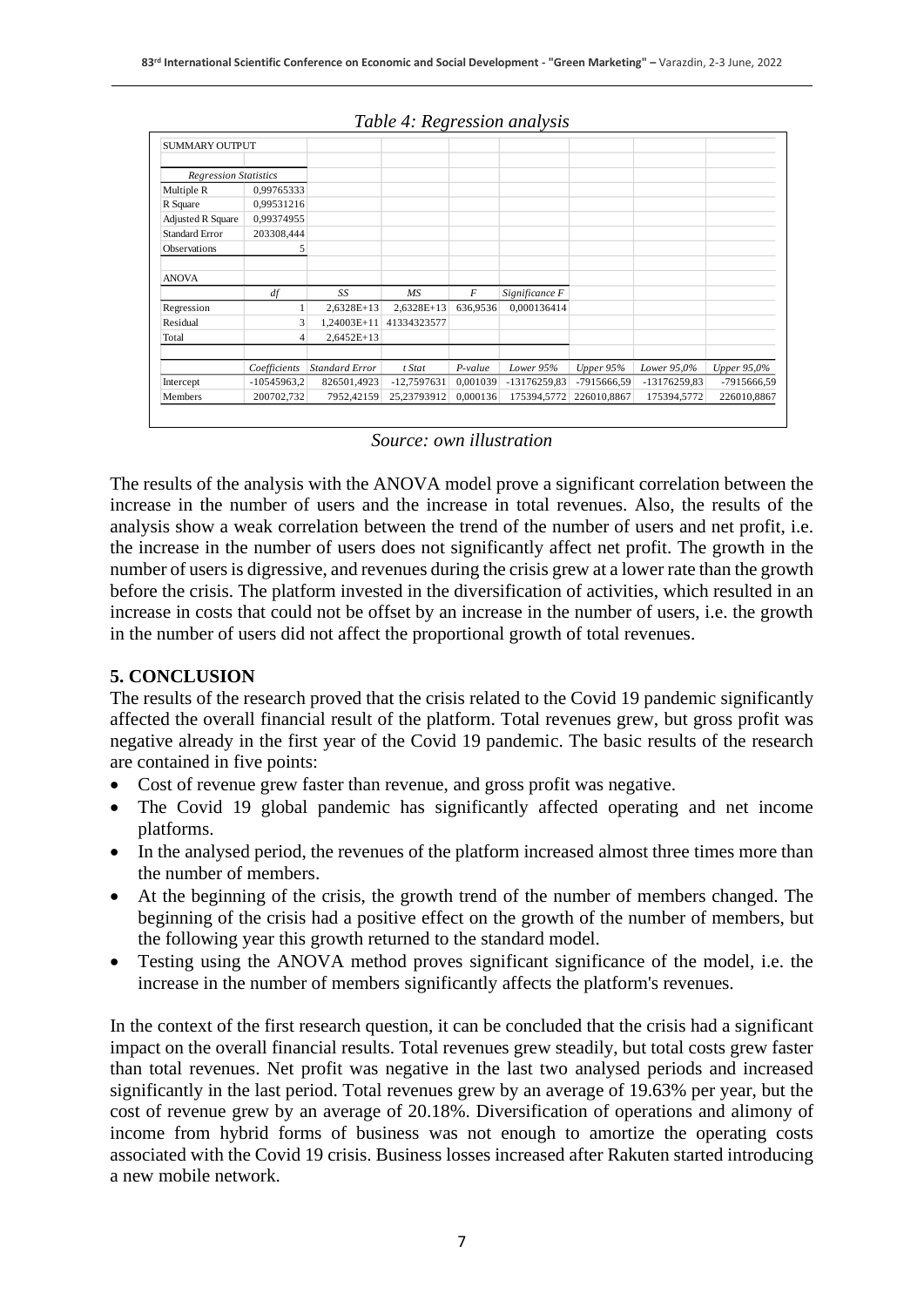They ballooned to a loincloth-stretching 225 billion Japanese yen (US\$2 billion) last year, more than doubling the 2020 figure, even though group revenues grew 15.5%, to nearly JPY1.7 trillion (\$14.7 billion) (Morris 2022). In 2019, Mikitani invested \$5.5 billion to launch a new telecom network and disrupt Japan's three-way mobile phone oligopoly: KKDI, NTT Docomo and Japanese billionaire Masayoshi Son's SoftBank by providing a cheaper and more flexible network called radio access network (RAN) (Leung 2021). The crisis caused by the pandemic has affected corporations differently in the platform economy model. Groupon operated with losses and they increased in the crisis (Lozić et.al. 2021), while eBay had a continuous growth of revenues and revenues grew during the Covid 19 pandemic (Lozić 2021). In the context of the second research question, the research results did not prove a stronger impact of the crisis on the trend in the number of users. Before the pandemic, the number of users grew digressively, and at the beginning of the 2019 crisis, this trend changed. In this context, it can be concluded that the crisis has had a positive effect on the trend in the number of users. However, in the following period the trend changed and returned to the digressive model as before the appearance of Covid 19. The change in the trend was short-lived, and the growth in the number of users in the last analysed period was the smallest. At the beginning of the pandemic, a new mobile network was developed on the platform, which attracted a new number of users of the Rakuten ecosystem, but the trend has stabilized recently. Brokerage houses expected losses in the next three years after the introduction of the new mobile network (Simms 2019), as evidenced by the results of financial analysis. The test results with the ANOVA model prove a significant statistical correlation between revenue and the number of users, i.e. a significant impact of the increase in the number of users on the increase in total revenue at the significance level of 0.05. However, from the results of the financial analysis it can be concluded that the operating costs associated with the Covid 19 crisis have also increased significantly. The results and analysis of the research can be the basis for future research related to the platform's operations.

#### **LITERATURE:**

- 1. Annual Report 2020. https://global.rakuten.com/corp/investors/documents/annual.html. [07.03.2022.]
- 2. Coldewey, D. (2020). "Rakuten is shuttering the online shop formery known as Buy.com". *Techcrunch*. https://techcrunch.com/2020/07/30/rakuten-is-shuttering-the-online-shopformerly-known-as-buy-com. [28.02.2022.]
- 3. Dziadul, C. (2021). "Rakuten launches new localised channels". Broadbandtvnews.com. https://www.broadbandtvnews.com/2021/11/18/rakuten-launches-new-localised-channels/ [28.02.2022.]
- 4. Hänninen, M. & Smedlund, A. (2019). "On retail digital platforms suppliers have to become responsive customer service organizations". *Strategy & Leadership*, Vol. 47, No. 1, pp. 37- 43. DOI. 10.1108/SL-04-2018-0036.
- 5. Hänninen, M.; Smedlund, A. & Mitronen, L. (2017). "Digitalization in retailing: multisided platforms as drivers of industry transformation". *Baltic Journal of Management*. Vol. 13 No. 2, pp. 152-168.
- 6. Helft, M. (2017). "Borrowing From Amazon's Playbook Rakuten Aims For Global Dominance". Forbes.com. https://www.forbes.com/sites/miguelhelft/2017/08/08/borrow ing-from-amazons-playbook-rakuten-aims-for-global-dominance/?sh=431c48b78104. [28.02.2022.]
- 7. Kapko, M. (2022). "Rakuten Mobile Losses Surpass \$1B in Q4." Sdx.central. https://www.sdxcentral.com/articles/news/rakuten-mobile-losses-surpass-1b-in-q4/2022/ 02/. [28.02.2022.]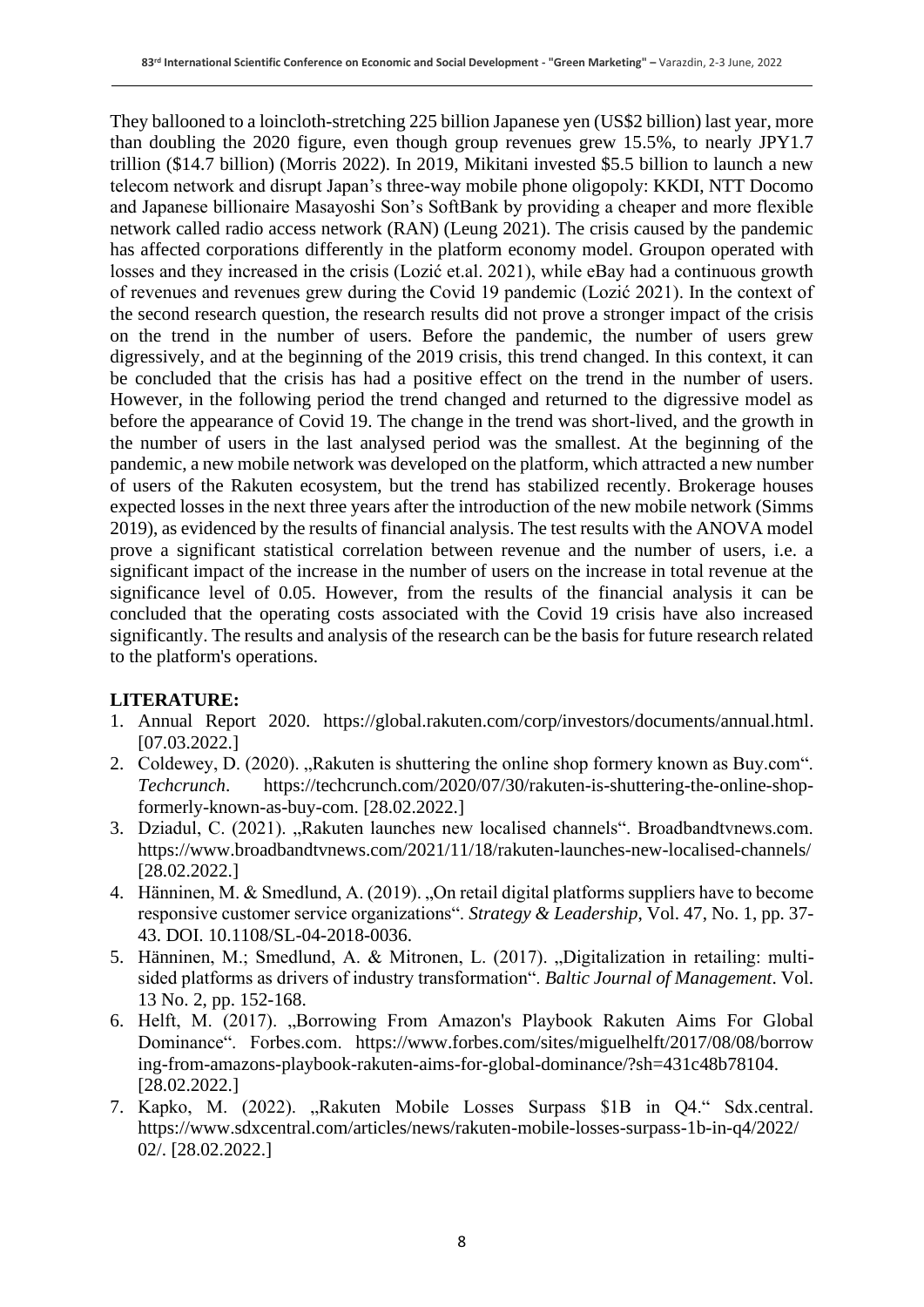- 8. Leung, R. (2021). "Hiroshi Mikitani Gains \$760 Million After Rakuten's First Mobile Network Deal in Europe". Forbes.com. https://www.forbes.com/sites/rubyleung/2021/ 08/05/hiroshi-mikitani-gains-760-million-after-rakutens-first-mobile-network-deal-in-euro pe/?sh=5debfd9567fd. [28.02.2022.]
- 9. Lozić, J. (2019). "Core concept of business transformation: From business digitalization to business digital transformation." *48th International Scientific Conference on Economic and Social Development – "Managerial Issues in Modern Business"*. Warsaw, str. 159.-167.
- 10. Lozić, J. (2021). "The impact of the Covid 19 pandemic on the business of the eBay platform". *68 th International Scientific Conference on Economic and Social Development.* Aveiro, pp. 127-135.
- 11. Lozić, J.; Fotova Čiković, K.; Smoljić, M. (2021). "Financial analysis of Groupon platform: Saturation at industry of coupon market". *72nd International Scientific Conference on Economic and Social Development – "Digital Transformation and Business", pp. 186-194.*
- 12. Lozić, J.; Milković, M. & Lozić. I. (2019). "Entrepreneurship development in the context of postmodern: future of entrepreneurship or adaptation to development of postmodern society". *49th International Scientific Conference on Economic and Social Development – "Building Resilient Society*". Zagreb, pp. 578-590.
- 13. Moazed, A.; Johnson, N.L. (2016). *Modern Monopolies – What it takes to Dominate the 21st Century Economy*, Applico, LLC. ISBN 9781250091895.
- 14. Morris, I. (2022). "Rakuten says losses to shrink, eyeing 10.000-site 5G rollout in 2022". *Lightreading.com*. https://www.lightreading.com/5g/rakuten-says-losses-to-shrink-eyeing-10000-site-5g-rollout-in-2022/d/d-id/775281. [28.02.2022.]
- 15. Parker, G.G.; Van Alstyne, M.W.; Choudary, S.P. (2016). *Platform Revolution: How Networked Markets are Transforming the Economy and How to Make Them Work forYou*, W.W. Norton & Company Ltd. ISBN 978-0-393-24913-2.
- 16. Rifkin, J. (2015). *The zero marginal cost society: The Internet of things, the collaborative commons, and the eclipse of capitalism*, Palgrave Macmillan, St. Martin's Press LLC. ISBN 978-1-137-28011-4.
- 17. Rosen, S. (2021). "Here's How You Can Get 15% Cash Back This Week From Some Big Online Stores". NextAdvisor.com https://time.com/nextadvisor/in-the-news/rakuten-cashback-deal-may-10/. [28.02.2022.]
- 18. Schiliro, A. (2013). "E-Commerce companies: World 2013 2018 Trends". *Corporate strategies*. Paris: Xerfi Global.
- 19. Simanjuntak, H.; Sibarani, N.; Sinaga, B. & Hutabarat, N. (2015). "Web mining on indonesia e-commerce site: Lazada and Rakuten". *International Journal of Database Management Systems (IJDMS)* Vol.7, No.1, pp. 1-13.
- 20. Simms, J. (2019). "Japan's Richet 2019: Rakuten's Mikitani Bets \$5.5 Billion To Shake Up Telecom Industry". Forbes.com. https://www.forbes.com/sites/jsimms/2019/04/10/japansrichest-2019-hiroshi-mikitani-aims-to-disrupt-japans-telecom-industry-with-rakutenmobile/?sh=1330d37c3a6d. [28.02.2022.]
- 21. Statista.com. https://www.statista.com/topics/5374/rakuten/#dossierKeyfigures. [08.03.2022.]
- 22. Strategic directions (2018). "Has digital retail won? The effect of multi-sided platforms on the retail industry", Vol. 34, No. 3. pp. 4-6. 000, doi. 10.1108/SD-12-2017-0191.
- 23. Sutton, F. (2021). "Rakuten TV launches new channels in Spain, Italy and France". *Rapidnewtv.com*. https://www.rapidtvnews.com/2021111861598/rakuten-tv-launches-new -channels-in-spain-italy-and-france.html#axzz7LAdaQQII. [28.02.2022.]
- 24. Taylor, P. (2022). "Rakuten (Formerly Ebates) Review 2022: How Does it Work? Is it Legit?" *PTmoney.com*. https://ptmoney.com/ebatescom-review-save-money-when-shopp ing-online/. [28.02.2022.]